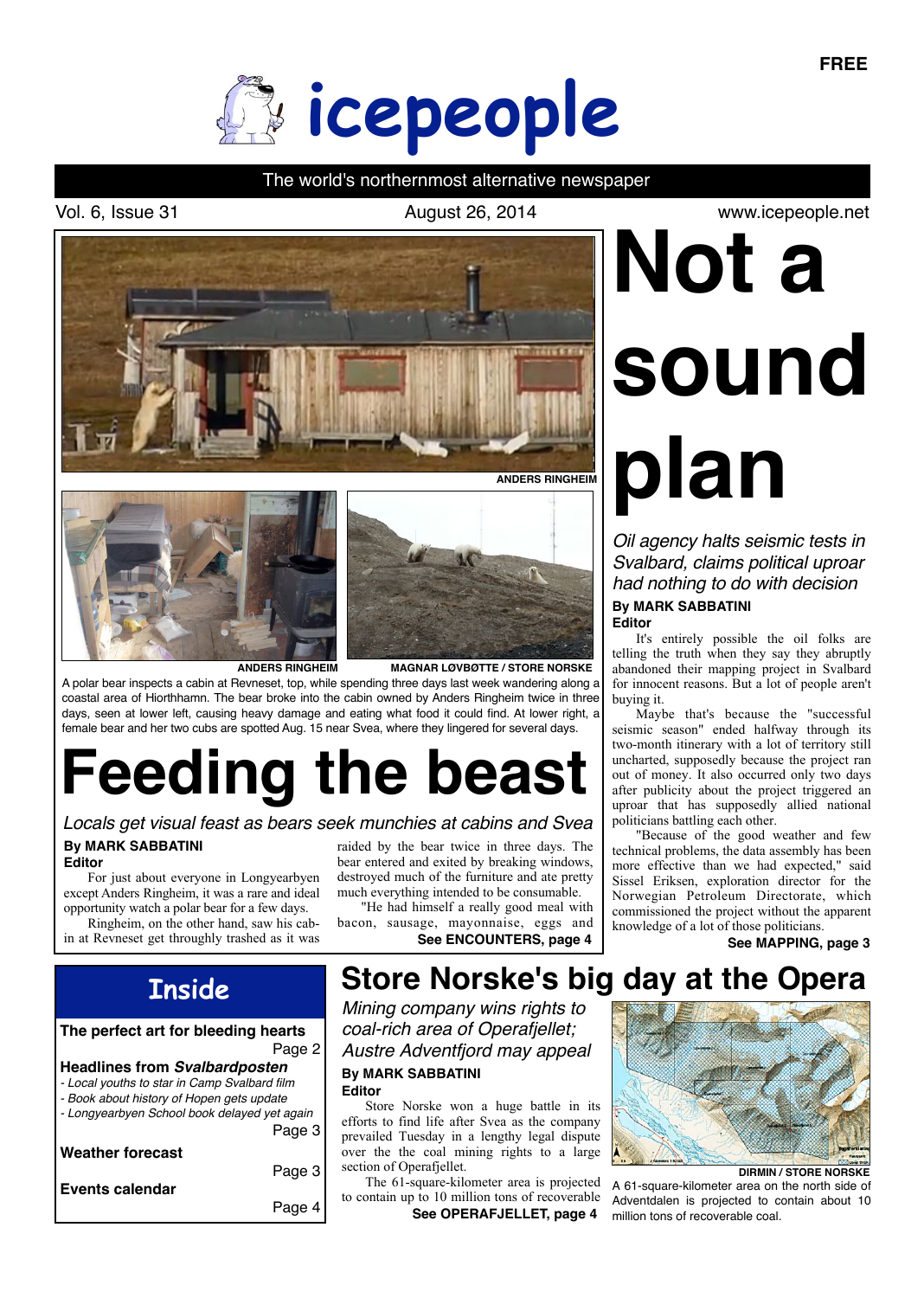## **Who's to blame and how to express your wrath Editor** Mark Sabbatini **Principal of principles** Kristan Hutchison

**Psychiatrist** Irene Gallion

**Accomplice** Jeff Newsom

Norway

#### **Mailing address** *Icepeople* Vei 210 -2- 13 Longyearbyen, Svalbard 9170

**Telephone** Norway: +47 41 51 46 38 U.S. +1 (970) 673-4472

**E-mail** marksabbatini@yahoo.com

**Web site** www.icepeople.net

*Icepeople* is published weekly (or thereabouts) on Tuesdays (or thereabouts), with printed copies available free on a limited basis in Longyearbyen. Additional printed copies are available locally and by mail upon request. Charges are on an "at cost" basis.

# **Copyright stuff**

Original contents of this publication can be reproduced for non-commercial purposes free of charge if *Icepeople* is credited as the source. The original writers, photographers and other contributors retain their rights to all published works.

# **Corrections policy**

When we screw up you'll know about it  $-$  on the front page. One of the big complaints about newspapers is they tend to bury corrections and clarifications deep inside where few people who read the original article see them. If we need to fix something, an alert box on the front page will state what story is in error and where the full correction is printed.

## **Submitting material**

Letters, columns, photos and other material are welcome, but we can't offer pay for published items since nobody here is getting paid at the moment. Submissions in electronic form (text, Word documents, JPEGs, etc.) are highly preferred, although typing and/or scanning of items will be considered on a percase basis. We reserve the right to edit submissions for length, clarity, accuracy, libel and other reasons, but we will also make every reasonable effort to contact the author about any changes prior to publication.



#### **WORLD RESOURCES INSTITUTE**

A series of charts depicts the likely consequences of various levels of global emissions by the year 2100, according to the newest reports from the Intergovernmental Panel on Climate Change. A final draft of the IPCC's synthesis report, which combines three documents released earlier this year, sent to governments Monday declares current warming levels "might already be considered dangerous" and severe future climate change may be "irreversible." The charts, detailing scenarios ranging from "low" impacts such as 100-year floods affecting four times as many people as now to "highest" impacts of mass extinction, can be seen in detail at tinyurl.com/m6j5u7h.

# **Icesheet**

### *Random bits of the week's weirdness:*

Hunting season is here, when our collective appreciation for Svalbard's wildlife shifts from picturesque to palatable. But this year **those bloody carcasses are both artery-clogging and artful as Sayo Senoo, a Japanese artist living in France, is back in the archipelago looking to add to a hunting trophy collection that truly captures the heart. Along with various other internal organs.** This is her third trip since last summer doing her version of portraying the beauty in the savage side of Svalbard's wildlife, which she said is proving provocative in Paris, but somewhat sedate in Svalbard. She's planning to stay until Sept. 19, so hunters interested in being accompanied by an attractive young woman with a true appreciation for their marksmanship can contact her at +33 6 4673 7217 or senoosayo@gmail.com. Those with a stomach for her kind of art can



**A hard-on for Martians:** This large-size memoir from Mars, available as a large-size JPEG suitable for framing, is the perfect gift for arousing that special galactic hitchhiker in your life.



**SAYO SENOO**

**My bloody valentine:** This heartfelt memoir from Svalbard, available as a large-size JPEG suitable for framing, is the perfect gift for that special bleeding-heart vegan in your life.

see her images and the other usual profile stuff at sayosenoo.strikingly.com … Staying with the provocative sightings of life theme, a certain faction of this planet is ablaze about a supposed revelation on another planet as **the Curiosity rover, which did its test drives in Svalbard, is celebrating its two-year anniversary on Mars by sending back pictures identified by experts as a thigh bone.** By "experts," of course, we mean UFO conspiracy blogs. NASA, being the killjoy government agency it is, explains the Aug. 21 photo is merely a rock "likely sculpted by erosion, either wind or water." The UFO fanatics might feel a brief moment of ecstasy as the space agency adds Mars once was a habitable planet, but it's going to be hard to spot Martian spaceships since they'd be piloted by microbes.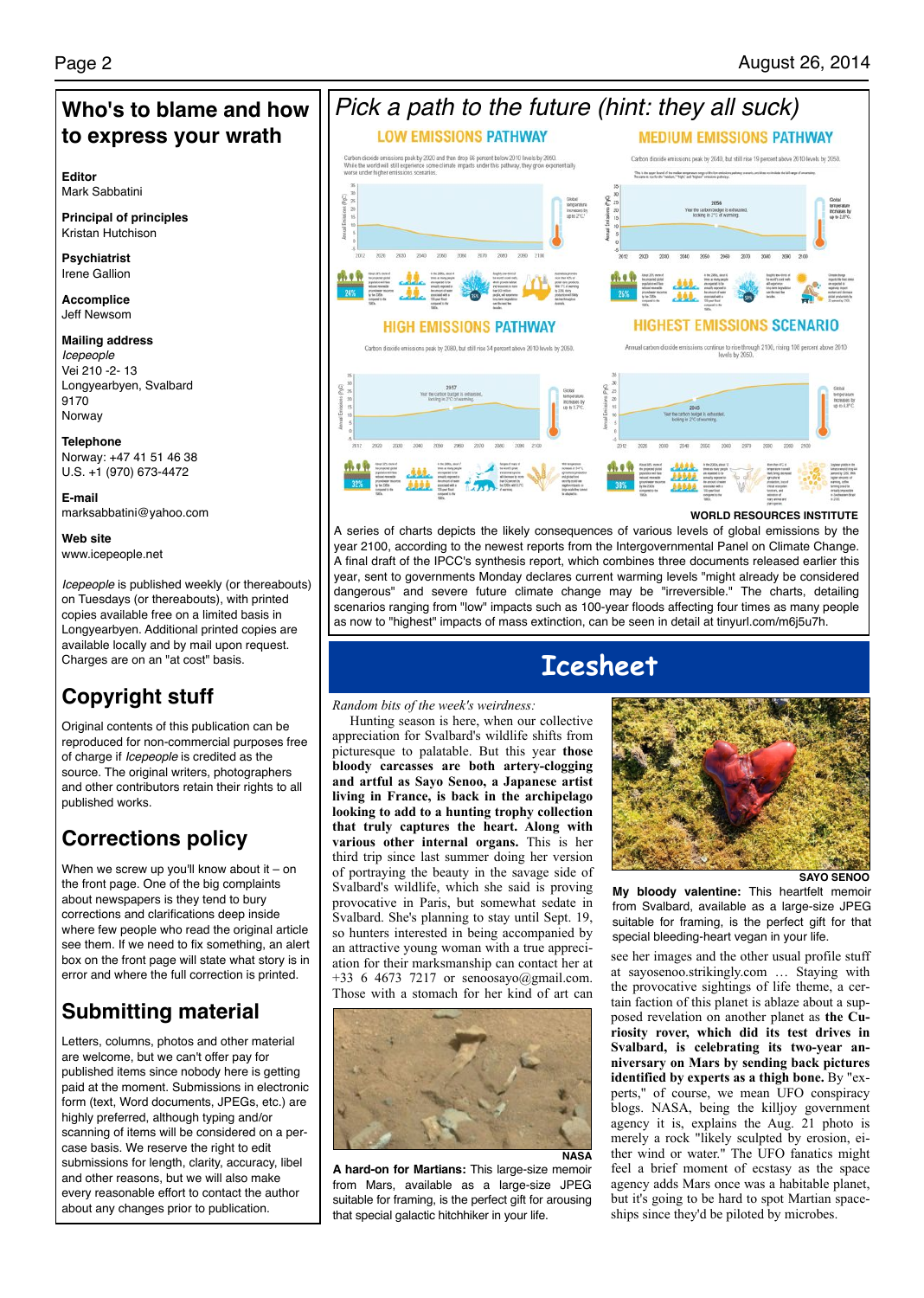

A chart tracking the monthly maximum extent of the Arctic ice sheet since 1984, left, reveals new areas in the Barents Sea being opened to oil exploration are overlapping the ice edge, a concern for environmentalists and safety experts. At right, a map of the region shows where a ship conducted seismic mapping this summer and an area left unexplored due to controversy surrounding the project.

# **'Successful' seismic project goes silent**

#### **MAPPING, from page 1**

Whatever the reason, chalk this one up as a PR win for Greenpeace, which has had a few losing and sometimes embarrassing battles with oil interests in the area recently. The environmental organization issued an alert about the project Aug. 17, resulting in widespread media coverage and a halt to the mapping two days later.

"We are pleased that the NPD has stopped this ugly creeping opening up of the Svalbard zone, but disappointed that they began at all," said Truls Gulowsen, head of Greenpeace Norway, in a prepared statement. "There must be an end to the NPD trying on their own to define Norwegian petroleum policy."

Greenpeace, other environmental organizations and commercial fishermen claim seismic mapping can cause significant damage to marine life, including scaring animals from the area, and killing fish eggs and larvae.

The Dolphin Geophysics ship *Artemis Atlantic* began its work July 18 and collected 2D seismic data in about 5,600 kilometers of the Barents Sea, according to the NPD's statement. The original plan was to cover 7,100 kilometers, but an area off east Svalbard extending all the way to the northeast tip of the archipelago remains unmapped.

Oil exploration in the region is controversial for environmental and political reasons at both the national and international level. The Arctic is thought to contain up to 25 percent of the world's remaining oil reserves and countries are fiercely engaged in disputes about territorial rights and drilling policies.

Norway claims it has sovereignty over the shelf around the Svalbard archipelago, but Russia in particular is challenging that assertion. Commercial activity in much of the area is also subject to restrictions under the Svalbard Treaty and Svalbard Environmental Protection Act.

The platform of Norway's Conservativeled coalition government states it is opposed to initiating petroleum-related activities in the Svalbard zone. The coalition's Conservative and Progress parties are backing the NPD's claim the seismic work is "a clean mapping" unrelated to petroleum activity, but the coalition's Christian Democratic and Liberal parties disagree.

"This is not in keeping with the nature of the cooperative agreement, in which we clearly write that we should not have petroleum work inside what is defined as the ice edge," said Ola Elvestuen, a Liberal Party member who is chairs Parliament's Energy and Environment Committee, in an interview with TV2.

The NPD states it has been collecting seismic data in the southeastern and northern Barents Sea since 2011. Nikolai Astrup, a Conservative Party member who is on Elvestuen's committee, told TV2 there are no plans to open the Svalbard zone to drilling but "it is in the public interest that we collect as much information as possible about Norwegian territory."

**There's more! Visit www.icepeople.net for the complete story.**

## HEADLINES STOLEN FROM **SVALBARD**POSTEN VERDENS NORDLIGSTE AVIS

## **Youths to star in, help film Camp Svalbard documentary**

About 40 local youths will star on the big screen as part of a documentary about this year's Camp Svalbard, which started last week at Ymerbukta. The camp, now in its sixth year, features a variety of activities including glacier walks, deep-sea fishing, rifle shooting, kayaking and outdoor living skills. The filmmakers, who received a grant from the Svalbard Environmental Protection Fund for the project, will work in collaboration with students who participated in a photography course this spring, said Ingeborg Runde, the camp's coordinator.

## **Book about history of Hopen gets new edition with updates**

A new edition of a book about life at Hopen since 1596 has been released, adding details about what has happened on the island since the book was first published in 2002, according to Svalbard Museum Director Tora Hultgreen. "It is a good reference book about everything that happened on Hopen through the times, she said. "The previous edition was quickly sold out." The island, possibly discovered in 1613 by whale and walrus hunter Thomas Marmaduke, in now a meteorological station and designated international Important Bird Area. The book, "Hopen 2014: Ishavsøy og meteorologisk stasjon" is written by Oddmund Søreide og Tor Børsting, with an ending contributed by station leader Kåre Holter Solhjell.

## **Deadline for Longyearbyen School book delayed again**

The completion date of a book about Longyearbyen School, originally funded by a grant from the city in 2007, is being pushed back yet again, with the author saying extra time is needed to revise and add material to the manuscript. Kjersti Strømmen was hired to write the book in 2009, but work remained largely at a standstill until the city's Youth Activities Authority provided additional funds last year for author fees, printing and other costs. The book was supposed to be completed in April and published this fall under the revised deadline, but Unn Martinsen, head of the youth activities committee, said the deadline is now Sept. 1 and the publication date is unknown.

# **Weather forecast for Longyearbyen**

**Wednesday** Cloudy. E winds to 18 km/h. High 8C (6C wind chill), low 5C (2C wind chill).

**Thursday** Rain. S winds to 52 km/h.

High 9C (4C wind chill), low

6C (1C wind chill).

**Friday**

Rain. W winds to 49 km/h. High 7C (1C wind chill), low 3C (-2C wind chill).

Partly cloudy. W winds to 42 km/h. High 5C (1C wind chill), low 2C (-3C wind chill).

**Saturday**

Sunrise 2:40a; sunset 11:17p

Sunrise 2:55a; sunset 11:01p

Sunrise 3:08a; sunset 10:47p

Sunrise 3:20a; sunset 10:35p

**Extended forecast:** Sunday, cloudy, 7C (3C), 3C (0C), light 18:50h; Monday, rain/snow, 3C (-2C), 2C (-3C), light 18:28h; Tuesday, p. cloudy, 2C (-1C), 0C (-5C), light 18:07h; Wednesday, p. cloudy, 2C (0C), -1C (-4C), light 17:47h

**Data provided by storm.no**